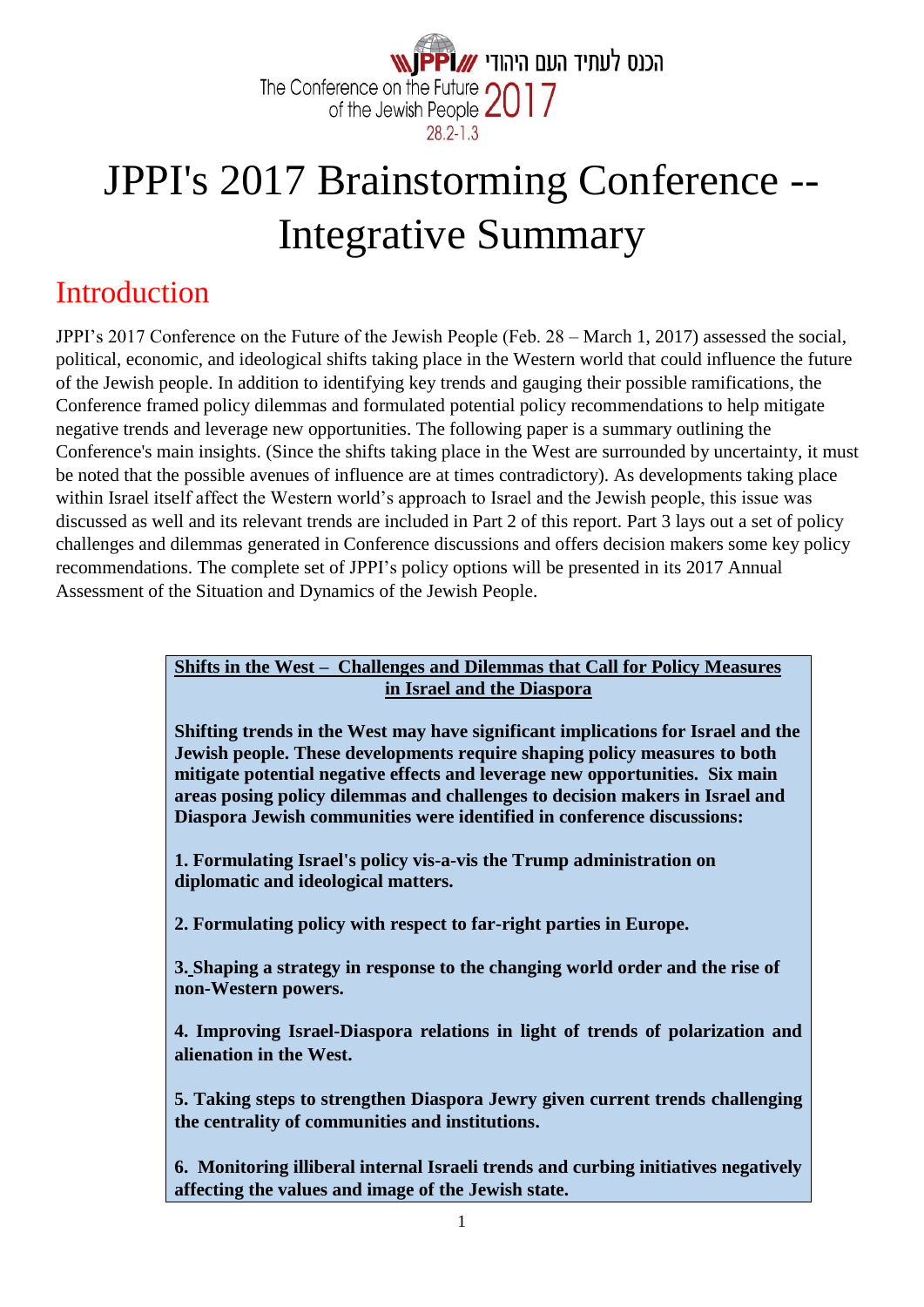# Part 1

# A. Upsetting the Existing International Order

It is clear that in recent years there has been a weakening of the cornerstones at the base of the world order as we have known it since the collapse of the Soviet Union and the end of the Cold War. This order was based on American dominance (even while the international system tilted toward multi-polarity), institutions of "global governance" (such as the UN, World Bank, IMF, IAEA and others), trans-Atlantic cooperation between the United States and Europe, expanding globalization and international trade and free markets based on liberal values.

In the framework of this world order, the United States was the dominant external actor in the Middle East, and Israel benefited from its close relationship with America. A number of elements led to the destabilizing of these cornerstones: American "exhaustion" from being the global policeman (including investing in expensive wars in the Middle East); the Obama Doctrine which limited the intervention of American forces while prioritizing dialogue and acting within multi-lateral frameworks; "the Putin Doctrine" which took advantage of the diminished U.S. role (seen as a show of American weakness) and strengthened Russia's global position; China's rising power; Europe's weakening and the growing doubts over its collective identity and future; and the upsetting of the domestic-political order (see below).

The Middle East provided an important contribution to this trend as the old order collapsed, turning Syria into a blood soaked catastrophe, sending waves of terror and refugees to Europe, testing both the Obama and Putin Doctrines. This upset of the world order has created dangers for Israel and troubling fissures in its relationship with the United States on the one hand, while on the other hand Israel has managed to maintain working relations with Russia and China and to develop regional alliances.

In the emerging international reality, we are witnessing: rising nationalism and populism and a growing critique of globalization; the aggressive moves of Moscow in Eastern Europe and the Middle East; strategic Chinese assertiveness (South China Sea, penetrating deep into Africa, and its economic infrastructure initiative framed as its "One Belt One Road" policy" (a modern Silk Road)); cracks in the EU (Brexit) which is also under the heavy strain of terror and refugees; the strengthening of right-wing nationalist parties in Europe; the rise of alternative regional institutions (the Chinese Infrastructure Investment Bank and the Shanghai Europe Asia Alliance); and the rise of Turkey and Iran's weight as regional powers.

The ascendance of the Trump administration is the most conspicuous expression of how the domesticpolitical order is being upset and how it can dramatically influence the current world order. It's not yet clear how the United States will navigate between an isolationist trend and possible impulses for international aggression. It's possible that Trump will try to reach a grand bargain with Putin to implement a new world order. This will not be a simple task given the many areas of contention between the two powers. The range of possibilities as to the future of Washington-Moscow relations is wide: tight cooperation at one end and a new Cold War on the other. As for the United States and China, there is the possibility of an escalation into a trade war. The Trump administration could also weaken the UN, NATO, and other American alliances. (That is, in the framework of a general American trend of moving away from a sense of American exceptionalism and responsibility for world peace and to maintaining it, which has characterized American foreign policy in the past.)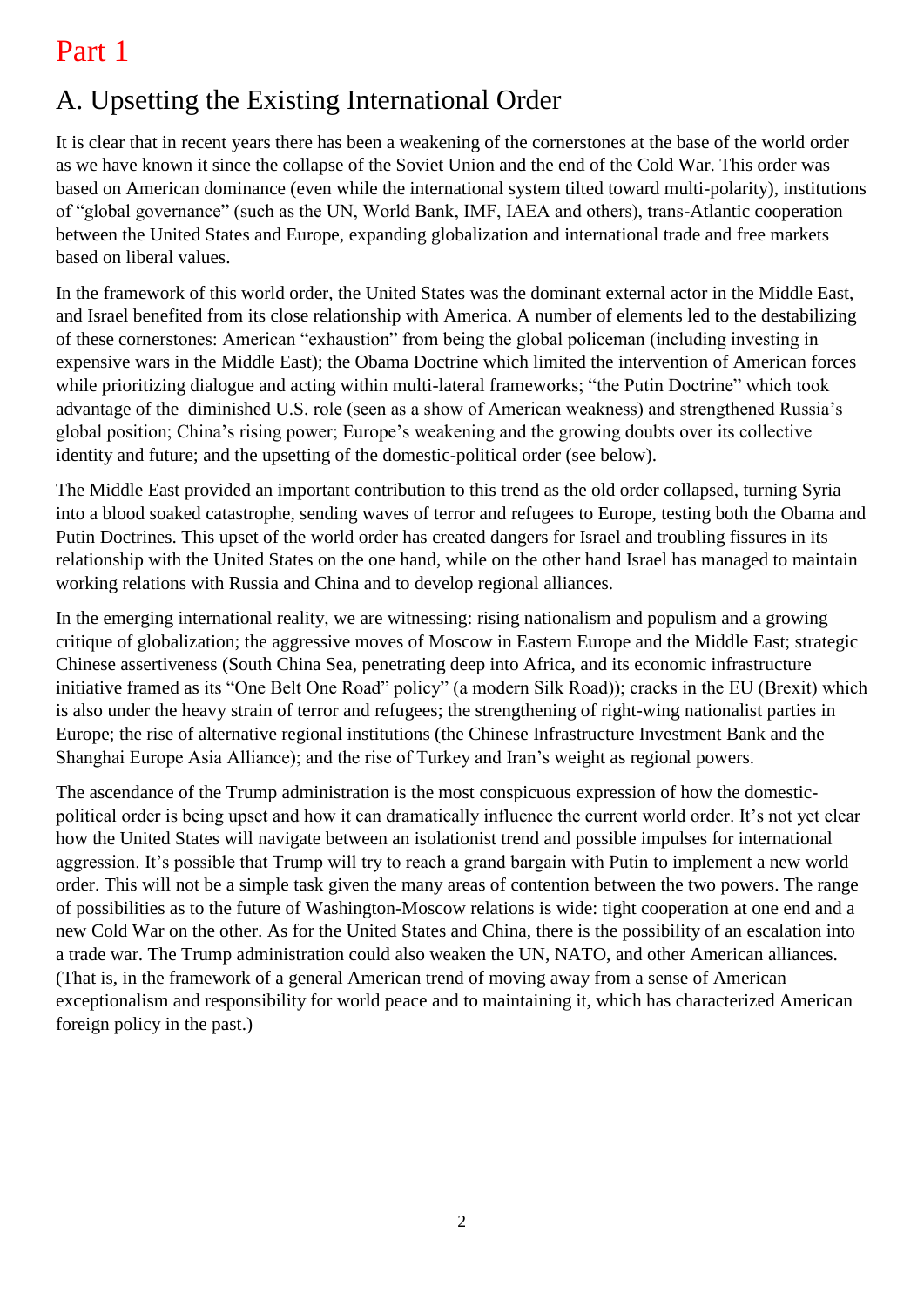# Possible Implications for Israel and Diaspora Jewry

#### Israel

The disruption of the established world order and the possibility that a new order will coalesce presents challenges but also opportunities for Israel:

- In a world in which nationalist and isolationist tendencies seem to be on the rise, the inclination to intervene in Israel's affairs could diminish. On the other hand, this development may also erode the inclination to come to Israel's aid in times of need.
- The growing influence of nationalism over cosmopolitanism could lead to greater acceptance in the West of Israel's position: a state seeking to maintain and assert its Jewish national identity.
- It is reasonable to assume that the relationship with the American administration will strengthen and maybe even become a force multiplier for improving relations between Israel and key countries in the Middle East.
- If the United States begins to favor a realpolitik foreign policy of "American interests" over the current American commitment to a clear moral vision of the world, it could decide not to support Israel on issues that it deems to be in contradiction with its material interests.
- The U.S. focus on domestic issues while neglecting its role as global leader, especially in the Middle East (continuing the Obama Doctrine), would harm Israel and even erode its deterrent force.
- American-Russian understandings could limit Israel's maneuvering room. At the same time, an American-Russian or American-Chinese conflict could generate new risks and dilemmas for Israel.
- Presently, it is difficult to assess how the emerging international reality will influence the Israeli-Palestinian conflict. At this stage, the U.S. continues to take a leading role in achieving a settlement; however, only time will tell if Washington will maintain its leadership role or relinquish it to other actors.
- In a world that increasingly relies on scientific and technological innovation, Israel has the potential for significant achievements. In addition to the economic benefits, meeting this potential will strengthen Israel's "soft power" in the West (and in the world generally) and strengthen Israel's image as the "Start-up Nation."
- Cutting-edge technologies could help close the qualitative gap between Israel and its enemies, who could equip themselves with advanced arms that do not require a special infrastructure of quality education and training (which is required today to operate an advanced military force).

#### Diaspora Jewry

- Innovative technologies engender social atomization and could thus further imperil Jewish solidarity ("the end of the community campfire"). Alongside the erosion of the role of veteran organizations, closed virtual dialogue groups are developing that isolate them from society at large.
- New technologies those that make intercontinental travel more efficient and affordable as well as social networks – allow a strengthening of connections between Diaspora and Israeli Jews. Virtual Jewish dialogue communities are expanding. At the same time, individuals have greater exposure to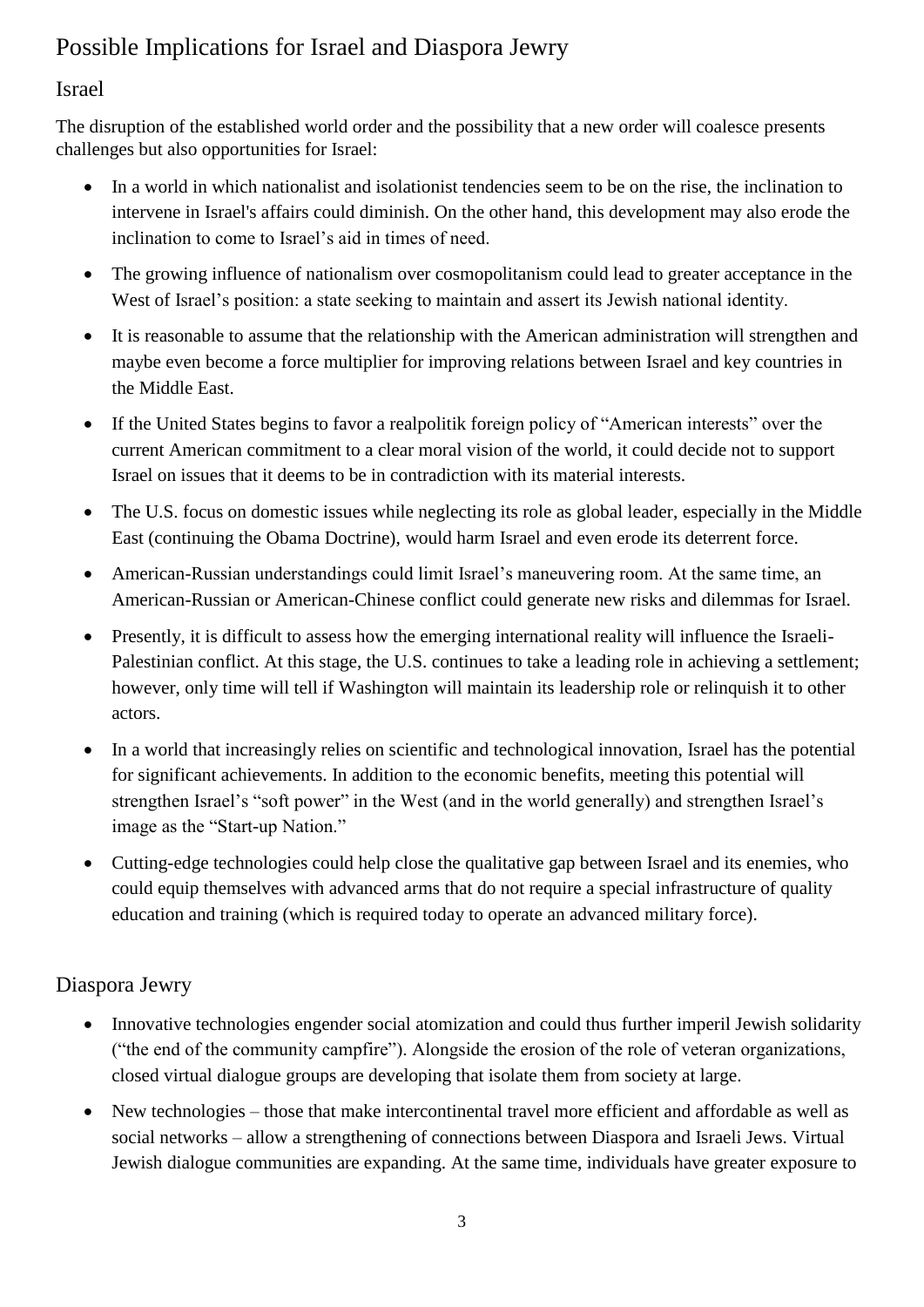alternative identities. The deepening of "leisure culture" reinforces the potential for such developments.

• A dynamic world characterized by scientific and technological innovation tends to reward excellence. This opens new horizons for the Jewish people, which has a long record of achievement and excellence in these areas.

# B. Upsetting the Existing Domestic Political Order in the West

Alongside the upheaval in the existing world order, in recent years we have also witnessed an erosion of the stability of the political order in the West as the doubts surrounding the validity of its foundational values grow: the liberal-capitalist economic system based on free markets and globalization.

The continued effects of the 2008 economic crisis, combined with free-market capitalist forces and globalization trends, new technologies and robotics, have diverted many blue-collar jobs overseas, hurting mostly the working class and leading to growing economic polarization. Migration, from Latin America to the United States, and from Africa and the Middle East to Europe, including illegals, has exacerbated frustrations as many fear these immigrants will compete for scarce jobs. Beyond this, the immigration and resulting demographic trends have fed into a sense of cultural displacement among white Christians, who feel increasingly like a minority "in their own country." As Muslim minorities expand demographically and become more assertive and integrate into local politics, so does the fear and concern in Europe. The wave of refugees, the largest since the end of World War II, is seen in Europe as a demographic, cultural, and security threat. At the same time, the wave of terror rooted in radical Islam is striking at the heart of Europe and adding to a sense of fear and disorientation. The formation of ISIS, and the thousands of young Muslims from Europe who have gone off to join its ranks, signaled to many Europeans the failure of the open border, multi-cultural system, and the failure of current political structures to deal with the threat.

These issues have strengthened "fear based politics," turning people against the other, those who are different (nationally, socially, economically or religiously).

The social media discourse encourages short, blunt and violent messages that attract attention. In many cases, information reaching the public is biased or twisted to serve a specific agenda. Even worse, the lines between "real" and "fake" news have been blurred and "alternative facts" are widely disseminated and often left unchallenged. Social media based information sources and partisan news outlets do not allow adequate filtering, fact checking, or balanced reporting. Dialogue has become over simplified. Nuanced discourse has been replaced by simple messages powered by emotional rather than intellectual forces. Political rhetoric has evolved into a repetition of black and white slogans aimed at the lowest common denominator.

There is a feeling in the West that traditional elements of governance – the political system, parties, parliaments – do not represent the interests of a significant segment of the population that feels alienated from political elites and traditional political structures, and powerless to effect change, even through elections. The fact that political leaders can speak to tens of millions instantaneously and gauge their responses immediately, contributes to a weakening of the institutions of representative democracy.

This, combined with a general frustration and disappointment with the traditional ruling classes, seen as corrupt or out of touch, has fueled the rise of populist parties and politicians seeking to take on the ruling elites. One trend we are watching is the rise of nationalistic right-wing political figures and parties espousing – with an Islamophobic soundtrack – populist economic, immigration, and security policies.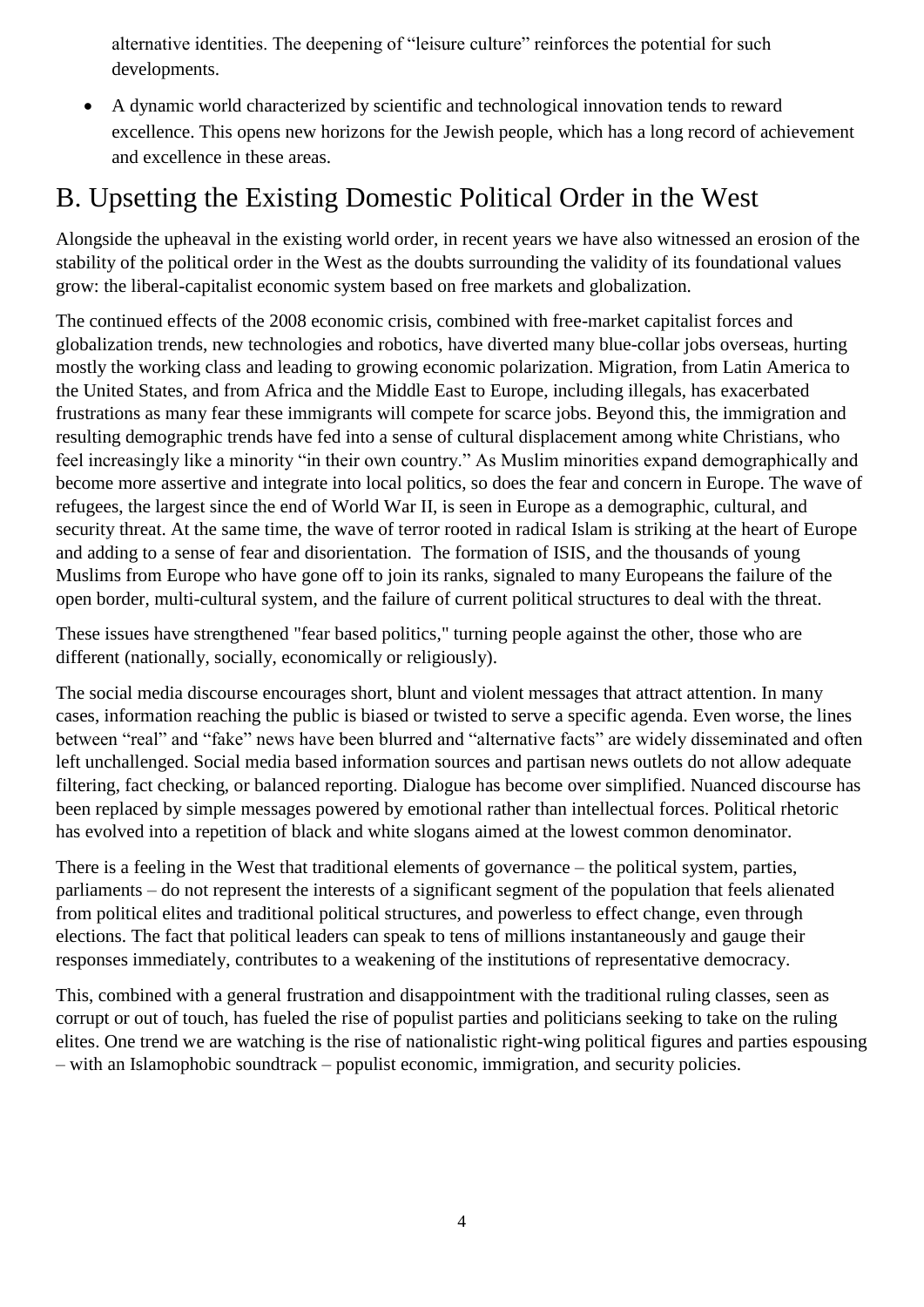# Potential Impacts on Israel and Diaspora Jewry

#### Israel

- Israel's strategic standing improves due to the rise of the new U.S. administration, which publicly proclaims its support of Israel and expresses hostility toward Israel's enemies.
- At this stage, the U.S. has blocked the political impulse of some of Israel's right wing elements to take advantage of what they consider a "window of opportunity" opened by Trump's election: to annex West Bank territory – in part or in its entirety – and foreclose the possibility of a two-state solution. However, only time will tell if Washington keeps this "window" shut.
- Rise in support for Israel given the strength of right-wing populist parties in Europe that mostly support Israel (not Le Pen's party, which supports banning, for example, external Jewish symbols such as the kippa from the public sphere).
- Increased support for Israel based on the growing fear of Islamic terror and immigration. Increasing openness to Israel's claims that there is no difference between terror aimed at Israel and terror aimed at the West.
- Increased legitimization of nationalistic trends in Israel.
- Radicalization among the most liberal elements of the Democratic Party in the U.S. (minorities, millennials) accompanied by a negative approach to Israel. It must be noted that this group increasingly includes many young American Jews likely to choose their allegiance to liberal democratic principles over a commitment to Israel.
- Continued erosion of Israel's bi-partisan support in the United States (based on domestic polarization in the U.S. on one hand, and the strengthening Israeli right on the other).

### Diaspora Jewry

- Societies that shy away from liberal and cosmopolitan values, tilting instead toward nationalism and the development of their internal identity, could evince hostility toward minorities including the Jewish community.
- Economic pressures on the middle class (in the U.S. and Europe) could strengthen anti-Semitic outbursts and turn the Jews, who are relatively successful economically, into scapegoats.
- The preferential treatment Jews have received in Europe since the Holocaust (additional rights, direct access to political leaders, increased economic support) could be threatened.
- The continued undermining of Israel's bi-partisan support, and the growing gap between Democrats and Republicans with respect to Israel, could further erode the influence of American pro-Israel organizations (despite this, support for Israel continues to remain one of the few bi-partisan issues).
- The deepening the divide between parts of the liberal U.S. Jewish community and Israel, which is becoming more right-wing, nationalistic, and religious.
- A decline in the political power of American Jews, given their lack of unity and the internal Jewish polarization with respect to Israel.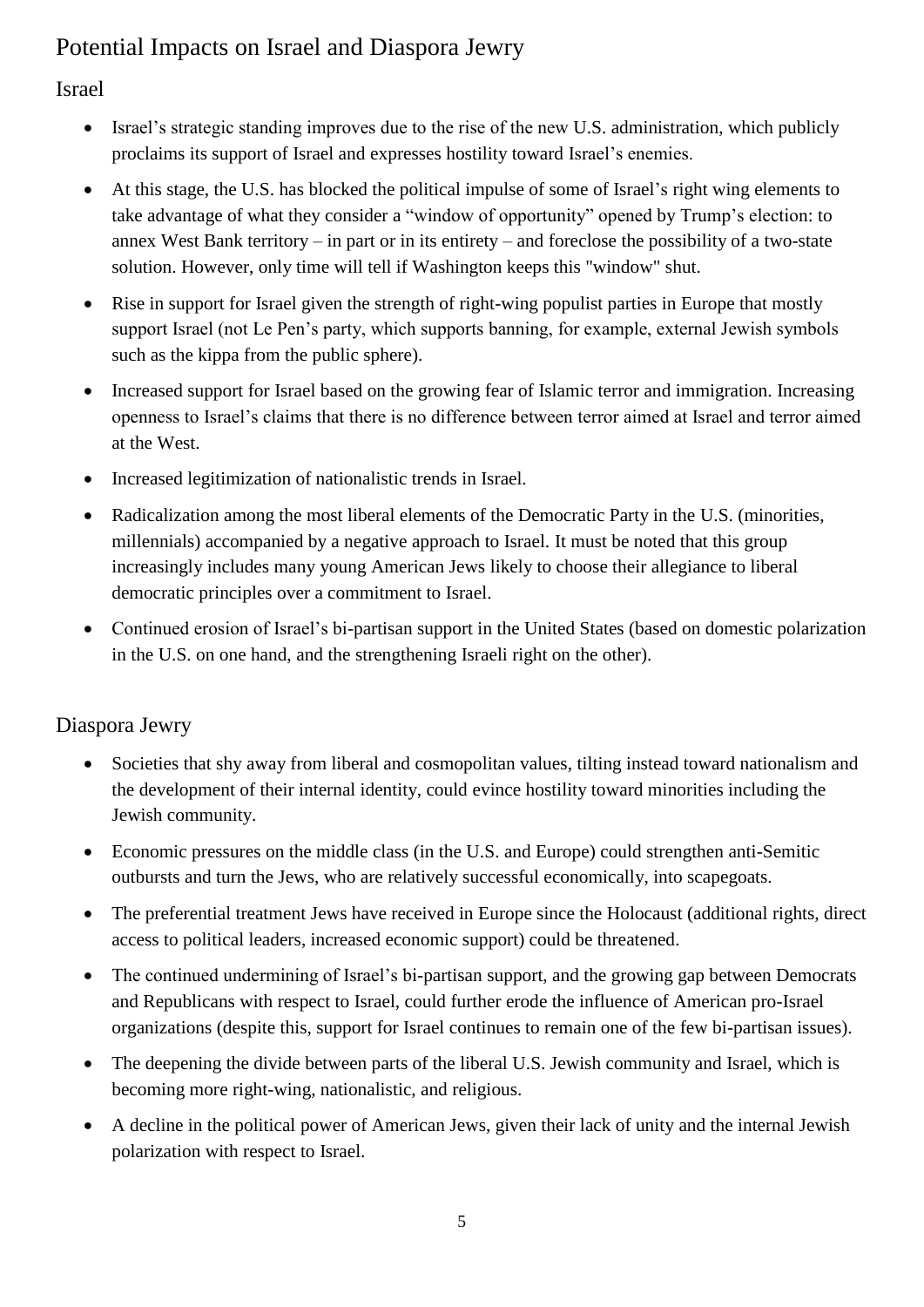- A potential decrease in the power of U.S. Jewish organizations on both the local and national levels – given the general disappointment with the current leadership and systems. Alternatives posed by social media help propel this trend and create space for virtual dialogue communities, which tend to self-isolate.
- Given the general increased political and social polarization, the potential exists for a similar polarization within the U.S. Jewish community.
- A widening divide between parts of the American Jewish community and the Jewish organizational leadership that must cooperate with the Trump administration.
- Most of American Jewry (about 70 percent) has historically been affiliated with the liberal Democratic base and the values of human rights, equality, and opposition to racism and discrimination. This means that most American Jews are firmly on the losing side of the last election cycle. This creates a double dilemma for some Jewish leaders: first, how to oppose Trump and his ideas but maintain the identity of a loyal minority; and second, how to oppose Trump and his ideas without harming the interests of the State of Israel, which sees him as a close friend.
- The 20-30 percent of U.S. Jews mostly Orthodox that supports Trump are offering a new strategy for Jewish American integration into the larger society. For the last 200 years, the model was based on the internalization and affirmation of civic values – pluralism, tolerance, and egalitarianism – while erasing outward cultural markers that had signified the Jewish community (today identified with Orthodox Judaism). The changing characteristics of the new American Christian right and the growing population proportion of the Orthodox change the rules of the game: rather than the civic creed these add a new moral, religious component, which is thicker. Conservative Judeo-Christian morality, which to Orthodox Jews includes such principles as fairness (reward and punishment), loyalty, sanctity, and authority, which are generally less emphasized by liberal America and liberal Jews. (Interestingly, this development has led to potential alliances on specific issues between Jews and Muslims in the U.S.).

# Part 2

# Shifts in Israel that Could Influence the West's Approach to Israel and the Jewish People

# A. The Rise of the Religious Nationalist Right in Israel

In recent years, we have seen the rise of right-wing religious nationalism in Israel. This trend is growing due to several factors: demographic trends in Israel; the crisis of the Israeli left; growing doubts over the legitimacy of ruling elites; the collapse of the Oslo peace process; the increasing solidification of the notion among Israelis that "there is no Palestinian partner for peace"; an erosion of the self-confidence of Israeli secularism; and the general violence raging throughout the Middle East, which is seen by many as reaffirming the right's worldview.

In this sense, developments in the National-Religious sector are especially interesting. This sector's leadership has in recent years focused on openly and aggressively seeking to provide moral and political leadership for the state and for Israeli society. The National-Religious sector adheres to a nationalistic version of Zionism with some prominent characteristics: it sees the return to Zion and the establishment of a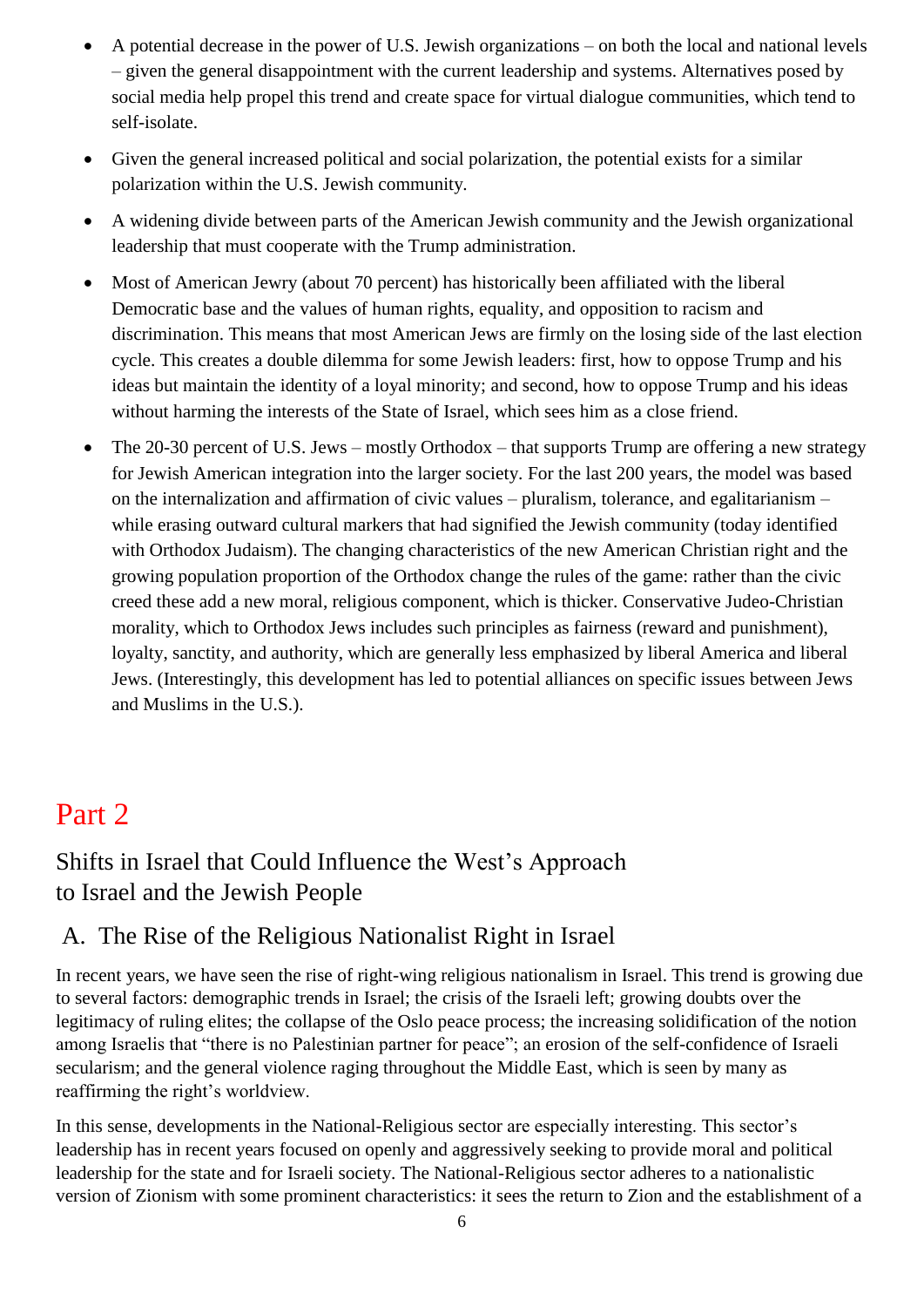Jewish state not necessarily in Herzlian terms (as an answer to the Jewish problem) as its goal, rather as the necessary fulfilment of National-Religious ideals. It believes that the State of Israel should reflect Jewish interests. The National-Religious sector seeks to reshape the normative intellectual and moral basis of authority on which the Israeli legal system rests. In this framework, they imbue a greater authority to values that draw from the religious world and Jewish legacy, rather than from the secular-liberal-cosmopolitan world.

The National-Religious sector seeks to implement this goal – its push for the moral and political leadership of the country – through the Jewish Home Party, prominent religious figures in the Likud Party, and through its attempt to garner influence in the ranks of the civil service, the press, and the military leadership where National-Religious officers are increasingly prominent.

The National-Religious worldview is expressed, first and foremost, in trying to settle and annex West Bank territories. With its current control of the justice and education ministries (Ministers Ayelet Shaked and Naftali Bennett respectively), it is advancing policies and legislation that emphasize Jewish identity and the interests of the state as the nation-state of the Jewish people. There are those who see these initiatives as anti-liberal and a threat to the principles of equality and civil rights. In the educational sphere, they are advancing curricula that emphasize Jewish identity and nationalism, and weaken the commitment to liberal and universal values. Although only a fifth of the entire population considers itself as "belonging" to the National-Religious camp, broad segments of the population identify wholly or in part with National-Religious policies on issues of politics, security, and education. What distinguishes religious Zionism is that it provides a complete ideological vision and intellectual anchor that posits a coherent alternative to the ideology of secular Zionism that has ruled the country since its founding.

#### Possible Implications for how the West Relates to Israel

- As the West itself is highly polarized, dynamics in Israel could lead to contradictory results. For liberal segments in the West, Israel could be seen to be moving away from the shared values it was once thought to have. However, this is not necessarily the case with conservative elements in the West, who stress nationalism over cosmopolitanism and are averse to the existing order.
- We can expect increasing criticism from liberal voices in the West over Israel's perceived lack of commitment to resolving the Israeli-Palestinian conflict on the basis of a two-state solution; its attempts to push legislation seen as illiberal, and ever increasing demands to include religious content in the education system (there is a greater sympathy for such efforts among Republicans in the United States and right-wing elements in Europe).
- Among liberal groups in the United States, there may be growing perception that the principles that traditionally formed the foundation of the special relationship between Israel and America are eroding in Israel (equality under the law, personal freedoms, social justice, ethics, democracy, religious pluralism, human rights, and the fair treatment of minorities).

### B. Strengthening Israel's Jewish Characteristics

Demographic, social, and cultural trends in recent years have led to a deepening of a range of phenomena and world-views that stand under a unified umbrella: the strengthening of Israel's Jewish character. These are long-term structural trends; signs of them can be found in public opinion polls and in data relating to behavior and life style. These trends take on different forms in different populations – usually according to religiosity level – and are not distinct to any single group. The easiest to explain are those coming from the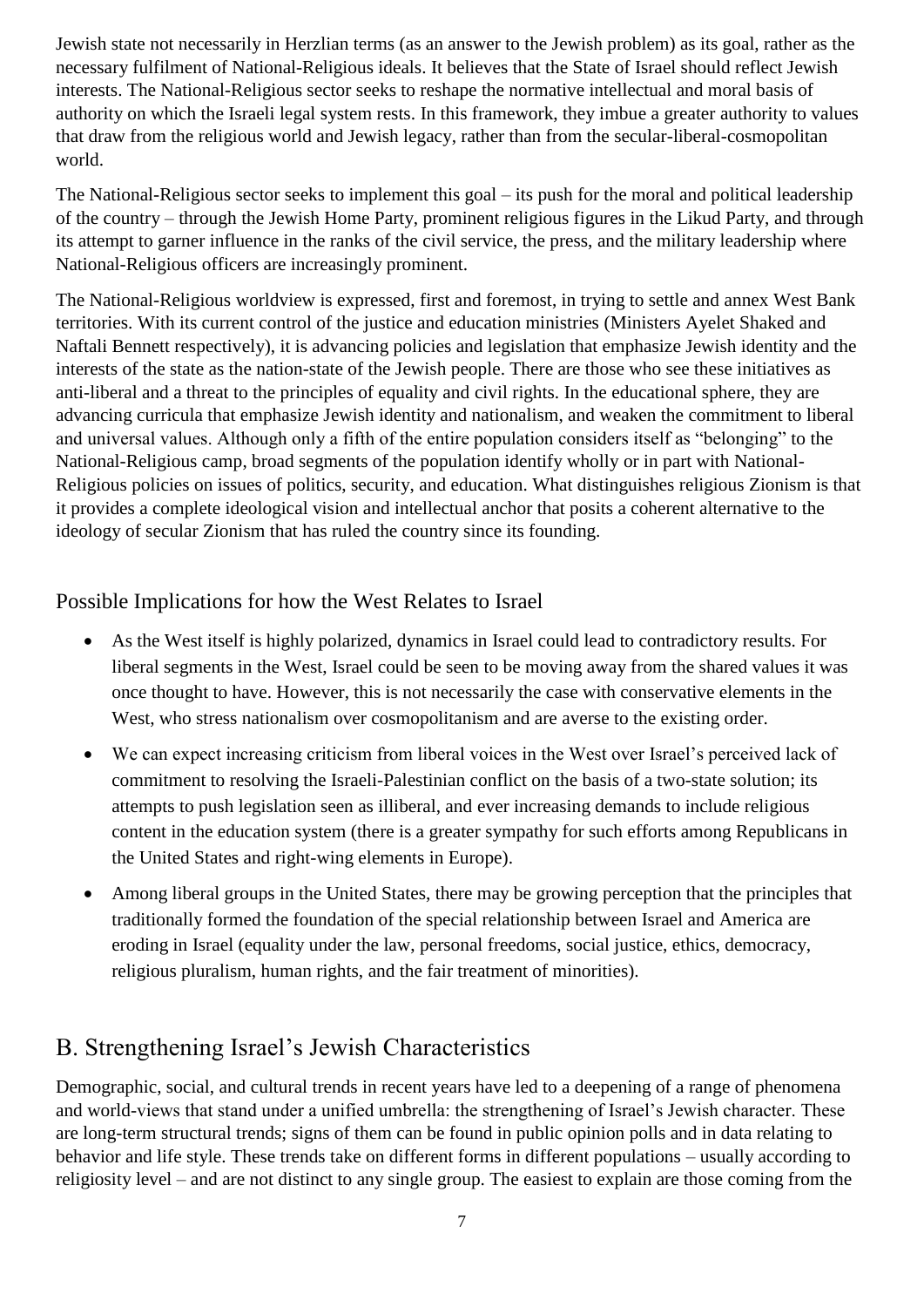demographic increase of the "religious" and "Haredi" sectors in Israel. In recent decades, the number of Israeli Jews we can identify as having a strong connection to Jewish culture/religion, in the cognitive and the practical sense, has grown. The percentage of Haredim within Israel's Jewish population has increased from three percent in 1990 to ten percent today.

High birth rates among the Haredi and other religious sectors continue to increase their proportion in the overall population. This necessarily leads to a strengthening of the political power of these groups and their ability to influence and shape the Israeli agenda and its societal characteristics.

A more complicated trend relates to a growing realization, especially among traditional elites and secular Israelis, of the need to "take ownership" over Israel's Jewish character – after years in which this was neglected and left to Orthodox religious groups. A clear majority of Israeli Jews (90 percent according to the latest Pew survey) say that being Jewish is "very important" (54 percent) or "somewhat important" (36 percent). Thus, it is not surprising that in recent years there has been a noticeable expansion and deepening of the "Jewish renewal" discourse. This discourse connects various sub-groups: secular and Reform, liberal Orthodox, the formerly religious, participants in various pre-military courses, and those exposed to programs such as Taglit Birthright during their military service. All these are active to some degree in an expanding effort to shape Judaism in a manner that is not specifically religious and is more suitable for Israel in the 21st century. These groups take a sympathetic approach to aspects of religion and tradition in the public sphere, yet are wary of religious coercion and claim the freedom to decide personally on religious matters. Accordingly, the number of Israelis seeking new approaches to the Jewish holidays and the number of premilitary seminaries merging Jewish studies with a pluralistic approach is growing.

Despite trends of Jewish renewal, and expansion of Jewish learning among secular Jews, Orthodox Judaism still defines many aspects of the Jewish state up to a point that some say that Israel is the only democracy in the world in which Jews do not have freedom of religion. Israeli Jews grew up in a Jewish state, and do not know any other way of life. They do not understand what it means to live as a Jewish minority, which deepens the gap between Israeli and Diaspora Jews.

#### Possible Implications for how the West Relates to Israel

The inclination of many Israelis to create a fusion of Jewish and Israeli culture could have contradictory outcomes:

- The formation of a unique Jewish-Israeli culture could further widen the gap with Diaspora Jewish culture. As this trend unfolds, it will weaken the connection between Israeli and Diaspora Jewish identity in the eyes of the West (and thus also the power attributed to the Jewish people generally).
- It may distance non-Orthodox Jews from Israel if they are excluded from the formation of a unique Jewish-Israeli culture.
- It may reinforce Israel's image as pluralistic, i.e. able to include under an updated Jewish cultural umbrella various Jewish streams in a non-coercive manner. This process could strengthen the connection between the mostly liberal Diaspora and Israel.

# C. Shifts in Israel's Strategic Position and Power

From an historical perspective, Israel is something of a strategic miracle. At its founding, 650,000 Jews lived in Israel; today there are ten times that number. Israel is ranked 11th on the World Happiness Index, its birth rate is the highest among developed countries, and life expectancy is the fifth highest in the world for men and ninth highest for women. Israel's per capita GDP (\$37,000 a year) is higher than those of Italy and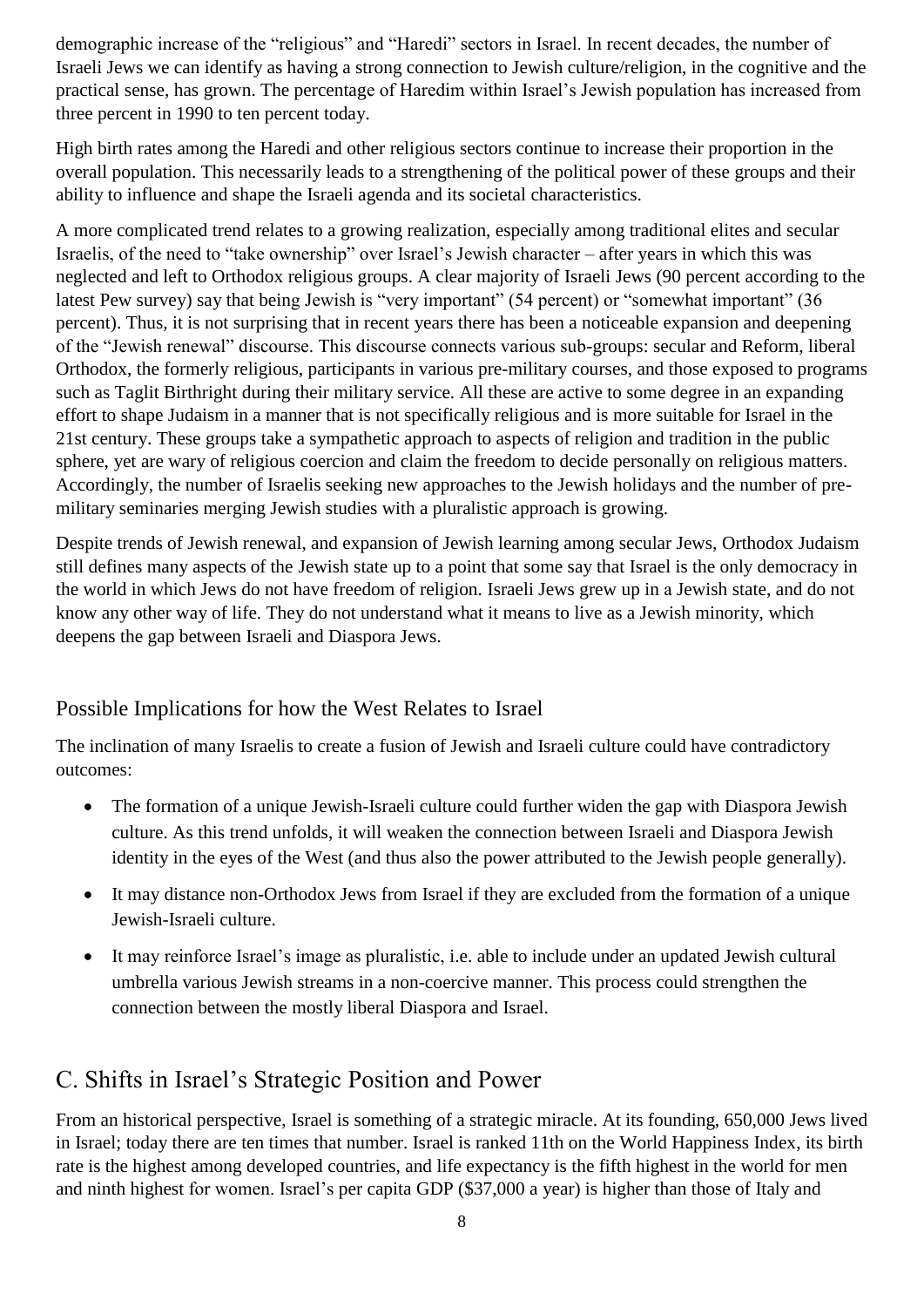Spain. Israeli hi-tech is world class and several multinational corporations maintain R&D centers in Israel. The natural gas fields discovered off Israel's shores promise energy security for years to come and have turned Israel into an energy exporter. Exports to Asia have grown significantly. Moreover, the peace treaties with Jordan and Egypt are stable despite the regional turmoil. As a result of Iran's regional subversion, jihadi terror, and the rise of ISIS, the mutual interests between Israel and the moderate Sunni countries in the region have grown and security cooperation with Egypt is better than ever. Given the collapse of Syria and Iraq, there is no longer a conventional military threat to Israel. Iran's attempts to produce a nuclear weapon have been pushed back, at least for the near future.

Despite such encouraging statistics, it is possible to draw contradictory assessments when examining Israel's strategic power. This is due to the strategic uncertainty that characterizes much of the world, and certainly the region. The Middle East remains turbulent. The cornerstones of the old regional order are crumbling, and a new reality has yet to emerge that can promise stability of any sort. The international arena relevant to the Middle East and to Israel's strategic resilience is undergoing significant shifts as well and is far from radiating stability.

Meanwhile, Israel faces significant strategic challenges: the nuclear agreement achieved between Iran and the international community, described by Israel's Prime Minister Netanyahu as a "mistake of historic proportions"; the danger of a security escalation in the north (Hezbollah, ISIS, and other radical Islamist actors in Syria) and in the south (Hamas or terror cells in Sinai); the danger the "Lone Wolf Intifada" continues to pose; the uncertainty regarding continued U.S. willingness to maintain a presence and leadership role in the Middle East; the impulse to transform the model for solving the Israeli-Palestinian conflict (from direct negotiations under American leadership to a coercive solution pushed on Israel by the UN and led by a multi-national coalition); the attempt to harm Israel through boycotts and de-legitimization efforts.

Alongside these various challenges, which hold considerable risk, there are also considerable opportunities for Israel: opening a "new page" in relations with the United States following the election of President Trump; deepening relationships with the Sunni moderates who are showing increased openness to Israel given the Iranian threat and radical terrorist groups: implementing a strategic plan that would stymie the threat of losing Israel's Jewish character as Israel may head toward a bi-national reality.

Implications for how the West Relates to Israel and the Jewish People

- If Israel's strategic stature is seen in the West as strong and it remains a close ally of the U.S., it diminishes the West's appetite for forcing diplomatic solutions on Israel that it opposes (an agreement with the Palestinians and other strategic issues).
- Moving away from a two-state solution could drag Israel into a diplomatic and violent escalation with the Palestinians and negatively influences Israel's international standing as well as its relationships with Arab states.

# D. Demographic Shifts

The population of Israel has grown steadily. Recently, it has overtaken the United States as the largest Jewish population in the world. By the middle of the 21st century, most of the world's Jews, more than half, will live in Israel. At the same time, the composition of Israeli Jewish society is also changing. Most Jews in Israel today are native-born. The significance of this is that they are raised in a common environment, learn in the Israeli education system, have compulsory military service (for the most part), and are exposed throughout their lives to the cultural, social, and political advantages of the state.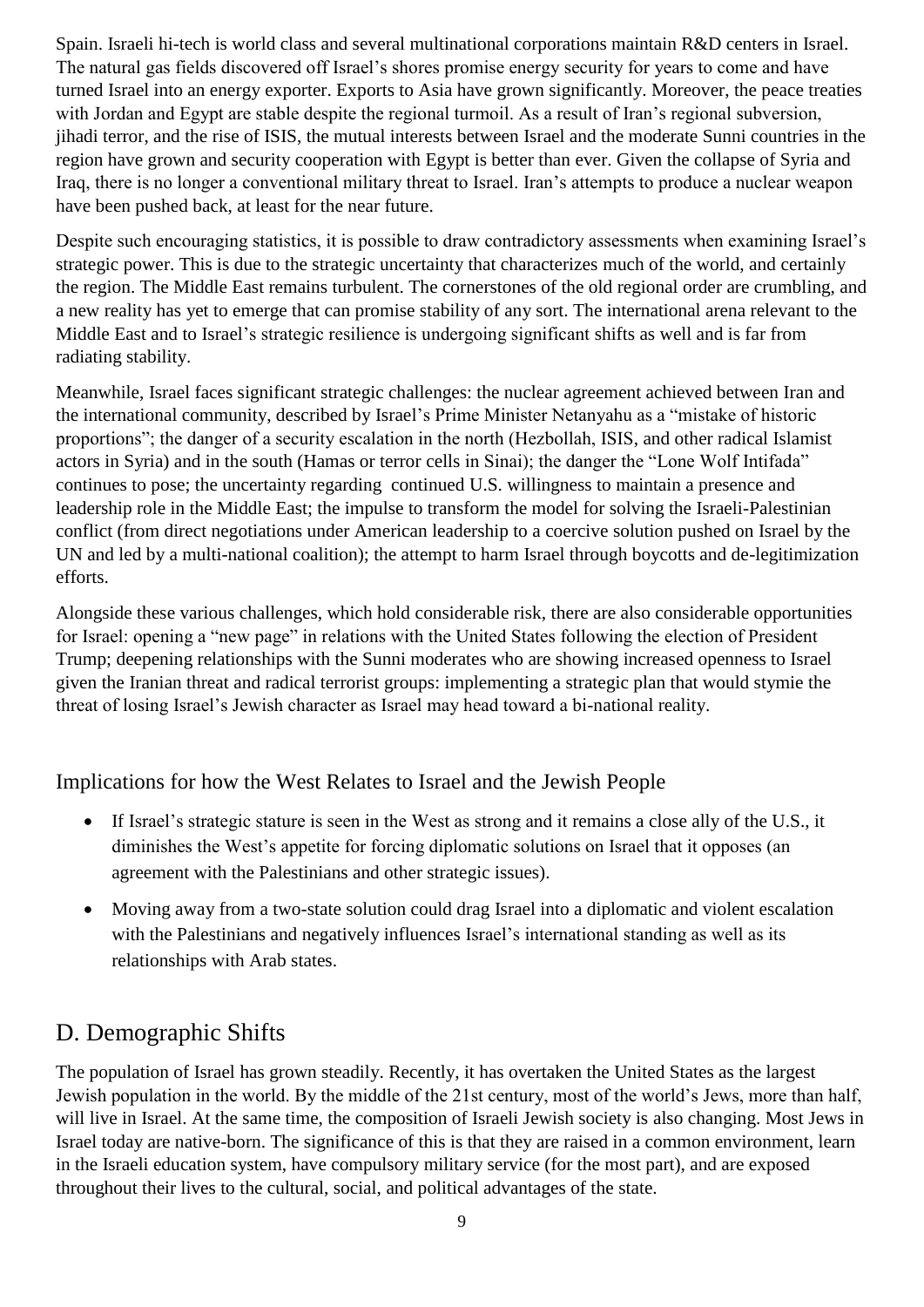At the same time, the composition of Israeli society is also shifting according to religiosity. The Haredi and National-Religious sectors are growing while the traditional center and, to a lesser extent, the secular are weakening. To compare: The Diaspora is largely characterized by demographic stability with a slightly negative trajectory due to low birth rates and an aging population. In the United States, as in Israel, the proportion of Haredim in the Jewish population is also growing. High intermarriage rates in the Diaspora distances some Jews from Jewish institutions and from Jewish expressions in the personal and familial spheres. On the other hand, mixed marriages expand the circle of non-Jews who have some familiarity with someone Jewish, and through them familiarity with Judaism and Israel.

Implications for how the West Relates to Israel and the Jewish People

- The West takes a particular interest in issues related to the demographics of Jews and non-Jews in the area between the Mediterranean Sea and the Jordan River. That is, regarding the significance of continued Israeli control over the West Bank, and potential future Israeli decisions to annex territories or parts of such, and their impact on Israel's Jewish and democratic nature.
- There is some interest in the shifts of the relative weight of various groups in Israeli society as well. Especially, there is much attention given to the growth of the religious and Haredi sectors of society given the tendency of these groups to hold right-wing political positions. Moreover, given the lack of separation between religion and state in Israel, these sectors' desire to strengthen the religious nature of the Israeli public sphere, could be perceived negatively by considerable segments of the liberal West.
- Another demographic focal point that draws the West's attention is the influence of immigrants from the former Soviet Union on Israeli politics and society. On one hand, this large wave of immigration has had a moderating effect on processes that threatened to erode Israel's Jewish majority; on the other hand, these immigrants are largely right-wing in their political positions. Moreover, as a Russian diaspora, they influence and can help improve Israel's diplomatic relationship with Russia.

# **Part 3**

### Challenges and Dilemmas that Call for Policy Measures

Shifting trends underway in the Western world may hold significant implications for Israel and world Jewry. These developments demand shaping policies to both mitigate negative consequences and leverage new opportunities. We present here insights and recommendations expressed during JPPI's 2017 Conference on the Future of the Jewish People irrespective of the views and positions of the Institute. (JPPI's recommendations regarding these issues will appear in its 2017 Annual Assessment of the Situation and Dynamics of the Jewish People.)

The conference discussion groups highlighted six areas that pose policy dilemmas and challenges for decision makers in Israel and the Diaspora:

### **1. Formulating Israel's policy vis-à-vis the Trump administration on diplomatic and ideological matters**

The election of President Trump carried the promise of a friendlier, more sympathetic administration than its predecessor. Alongside the possibility of turning a "new page" in U.S.-Israel relations, there are also some dilemmas as to how much Israel should publicly identify with the new administration's ideology and the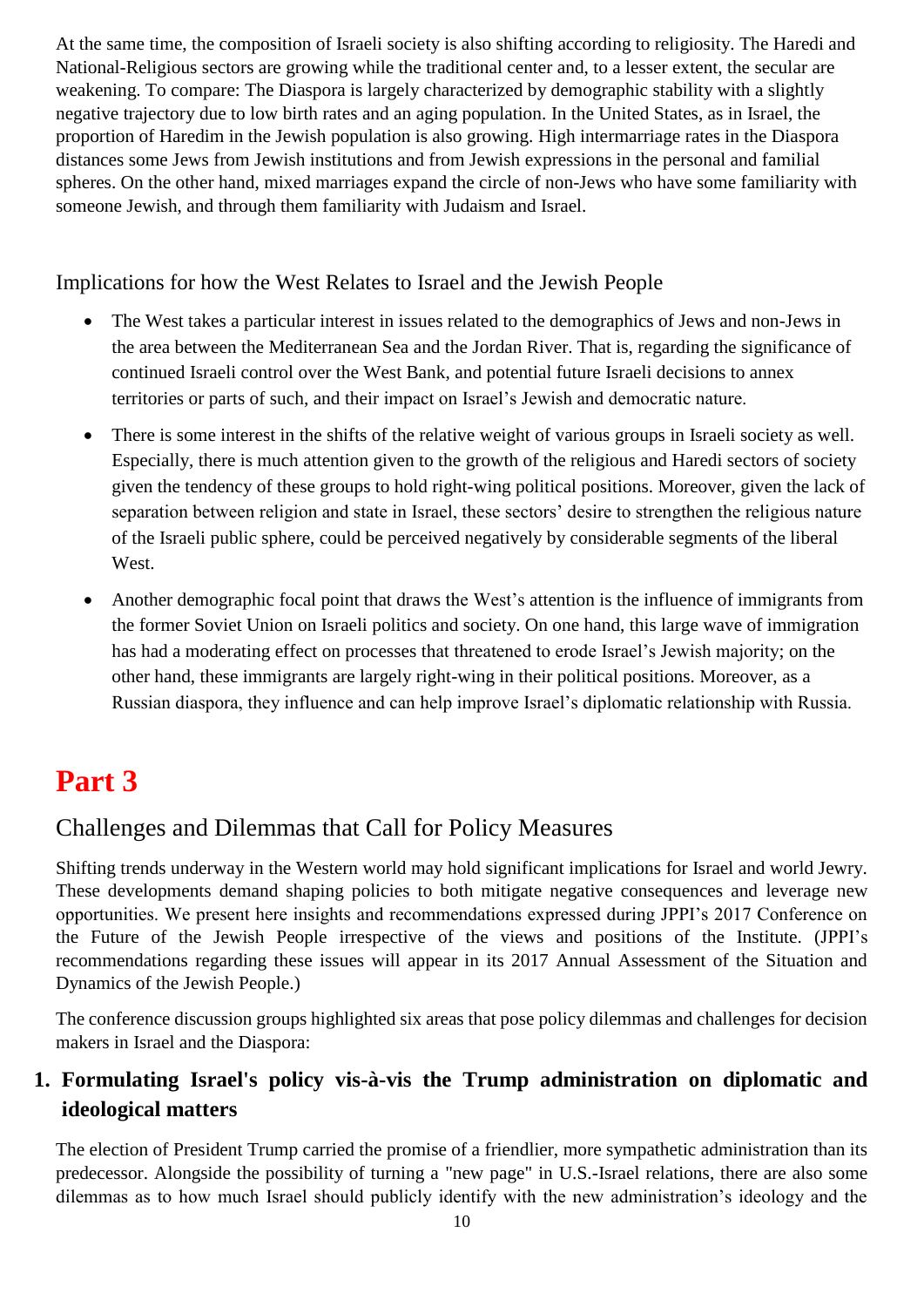sentiments and ethos that helped Donald Trump take the White House. The majority of American Jews disagree with the president's views, which brings the sensitivity of this diplomatic dilemma into sharp focus.

- Given the polarization trend inside the United States, Israel should tread cautiously and strive to maintain bi-partisan support. Israel should differentiate between developing a good working relationship with the Trump administration and projecting an ideological affinity to it. It should not neglect relations with the Democratic Party, especially its more liberal elements (minorities, millennials) who currently tend to have a negative view of Israel.
- Given the ability to improve the relationship with the American administration and given its interest in advancing an Israeli-Palestinian peace process, Israel should utilize this strategic advantage to counteract the threat of its sliding into a bi-national reality, and as a force multiplier to the improving relations with the moderate Arab states in the region.
- Israel should exercise caution in its geopolitical affairs in accordance with the reality that the U.S. may no longer emphasize its commitment to a moral vision of global leadership. At a time when the litmus test is what is in the "American interest," the U.S. could decide to isolate itself and decrease support for Israel on issues that do not line up with its own material interests.

#### **2. Formulating policy toward Europe's far-right nationalist parties**

Shifting trends in Europe include rising populism, sharp polarization, and the strengthening of right-wing political elements, who sometimes express their support of Israel. This phenomenon is reinforced by the growing fear of Islamic terror and new (mostly Muslim) immigration waves. There seems to be a greater acceptance of the Israeli claim that there is no difference between terrorism that targets Israel and terrorism aimed at the West. At the same time, there is a growing legitimacy granted to the political rise of the Israeli right.

- Israel should be wary of granting legitimacy to the radical far-right parties gaining currency in Europe. Even though they may seek the support of Israel and Jews, and at times express pro-Israel positions, Israel should be careful not to "take the bait" and must not express its support of these parties.
- Israel should stand against Islamophobia in the international arena, and in so doing express its values and loyalty to its own Muslim citizens.

#### **3. Shaping a strategy that considers disruptions of the current world order and the rise of new non-Western powers**

The disruption of the existing international order and the possibility that a new order will emerge presents Israel with both challenges and opportunities. For example, certain American-Russian understandings could limit Israel's maneuverability with respect to some issues and, at the same time, favor Israeli interests with respect to others. In a world where nationalistic and isolationist trends seem to be on the rise, the impulse to intervene in Israel's affairs could diminish. On the other hand, this might also weaken the inclination to come to Israel's aid in times of need. The growing influence of nationalism over cosmopolitanism could lead to greater acceptance in the West of Israel's predicament: a state seeking to maintain and assert its Jewish national identity.

• Israel should encourage those voices within the administration that call for the United States to reaffirm and fulfill its role as leader of the free world. America's focusing on domestic affairs while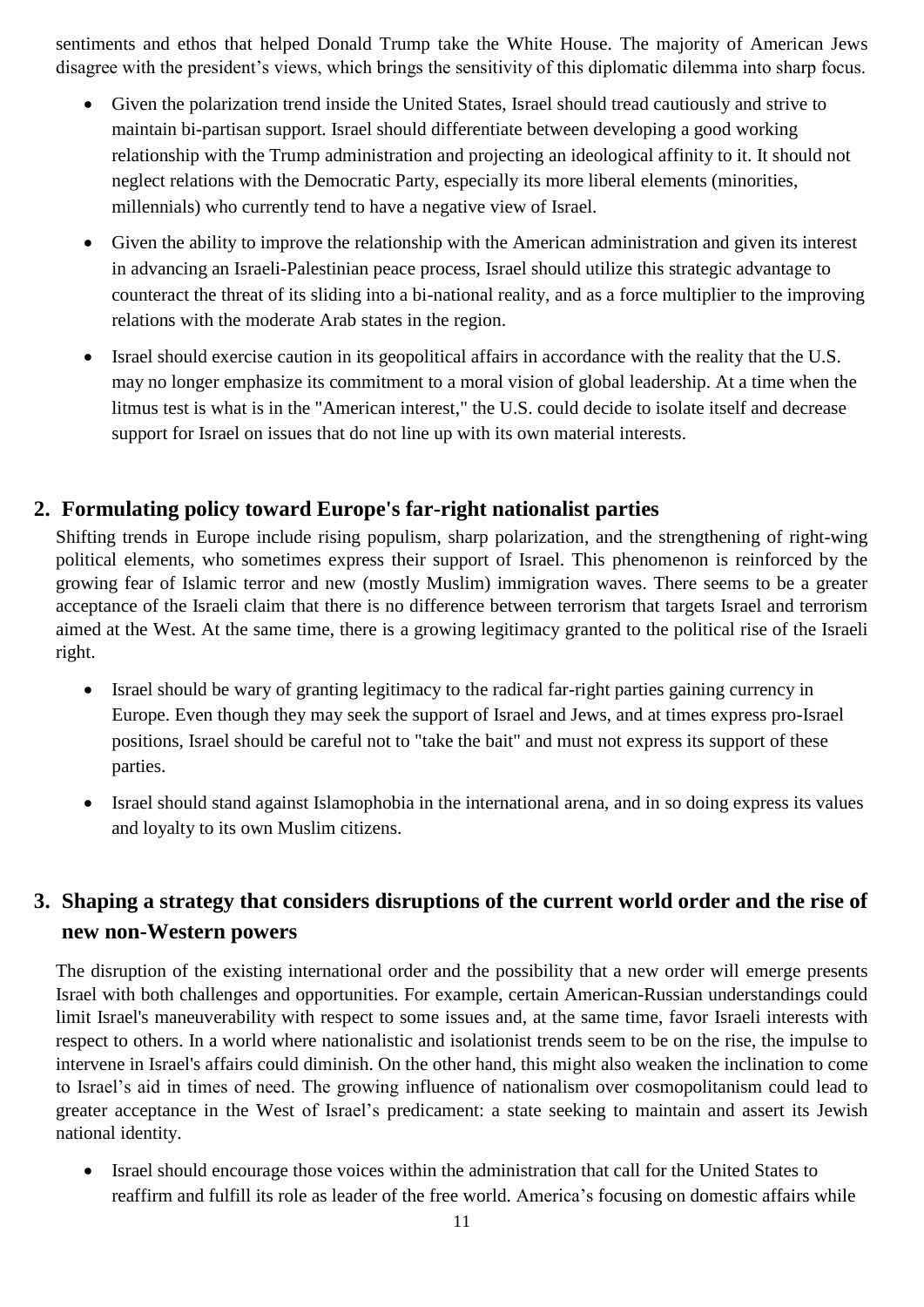neglecting its global leadership role, in general and in the Middle East in particular, could harm Israel and erode the might and deterrent power attributed to it.

- Israel should encourage Washington to continue taking a leading role in mediating the Israeli-Palestinian peace process. A lack of American leadership would create a vacuum for other international actors, who are not as sympathetic to Israel, to fill.
- Developing relations with the rising non-Western powers (China, Russia, India) should proceed with care and transparency vis-a-vis the United States. Israel's diplomatic moves should be undertaken with the fundamental understanding that there is no alternative to its strategic alliance with Washington.
- Israel should increase its investment in cutting edge science and developing new technologies. In a world in which these fields are highly regarded and rewarded, Israel has the potential for significant achievements. Alongside the economic benefits, realizing this potential will strengthen Israel's "soft power" in the West (and in the world writ large) and reinforce Israel's image as the "startup nation."

### **4. Improving Israel-Diaspora relations in light of trends of polarization and alienation in the West**

Polarizing trends in the West have not bypassed Israel or Diaspora Jewry. Much of American Jewry (about 70 percent) historically identifies with the liberal-Democratic base recently trounced in the U.S. elections. Right wing, nationalistic and religious tendencies in Israel are also growing. As these trends continue, liberal Diaspora Jews may become more alienated from Israel. If these gaps widen within the Jewish people, its political power will diminish accordingly.

- In this time of polarization, Israel should focus on its potential as a unifying force. It should increase its investment in strengthening the connection with the Diaspora and make a special effort to assist in healing divisions among polarized Diaspora communities.
- The Israeli government should be aware of and sensitive to the double bind facing the Jewish American leadership: on the one hand – how to contend with ideologies of the Trump administration while maintaining the status of a loyal minority. On the other – how to maintain the liberal values objectionable to the more radical elements of the administration without harming the interests of the State of Israel, which considers the new administration a dear friend.
- Israel should differentiate between "love" of Israel and "blind support" of its government's policies. Many young Jews in the Diaspora feel deeply connected to Israel, but reject some of its policies. Israel needs to be able to accept them as they are, as the real threat is that younger Diaspora Jews may become apathetic and disconnected from Israel.
- Israel should strive to be more pluralistic on personal and family matters, and work to be more open to the non-Orthodox streams. Jewish communities in Israel and abroad need to adapt to a new reality of greater diversity, multiplicity of views, complex identities, conflicting narratives and acknowledge a broader array of organizations that reject the hegemony of any single organization.
- Israel should initiate direct and constant connections with Jewish groups and organizations, even if they are not usually considered part of the current establishment.
- Israel should support joint projects with the Diaspora based on Jewish values (such as a Jewish Peace Corps).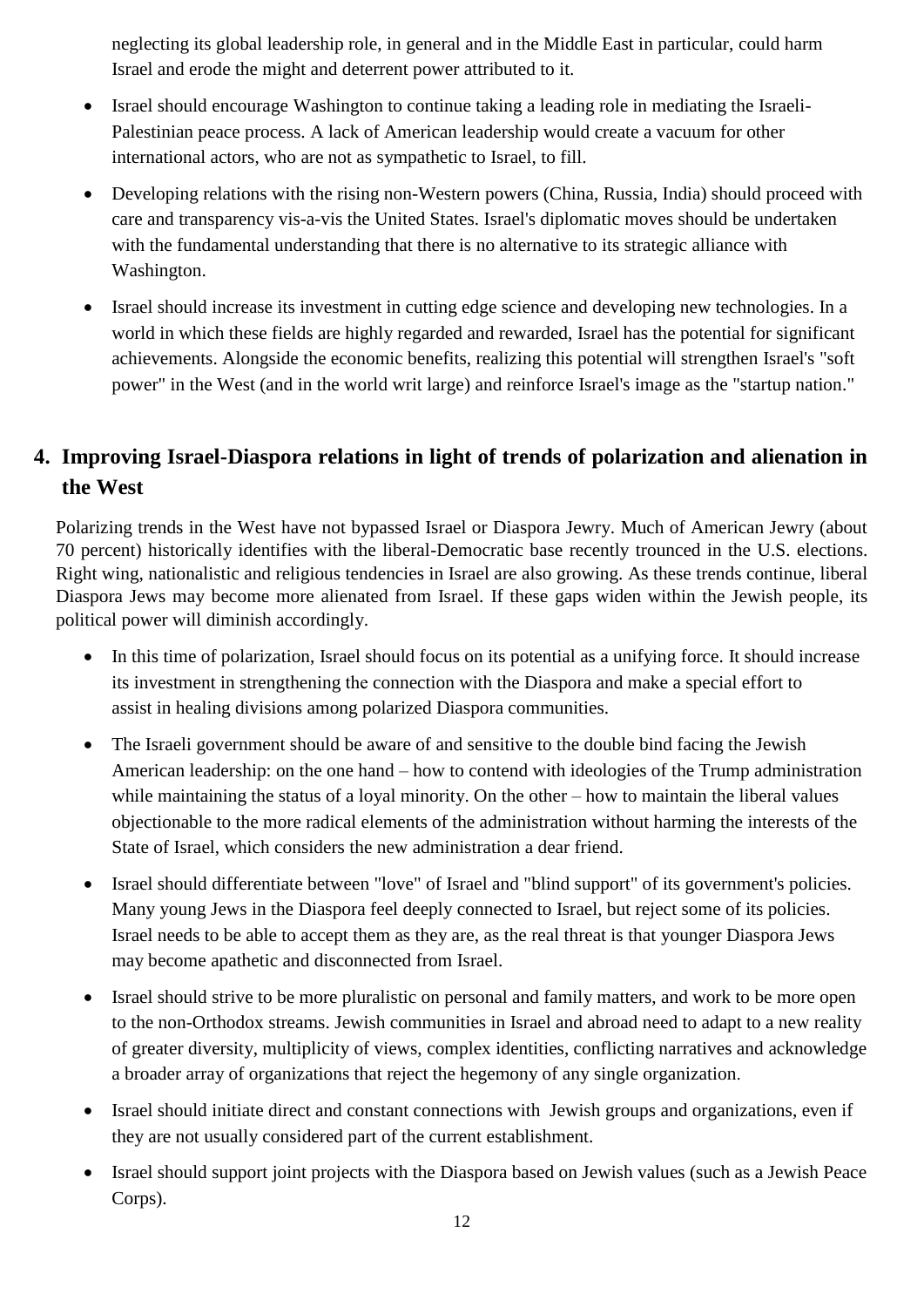- Israelis should be encouraged to get better acquainted with the Jewish communities of the Diaspora.
- The trend of forging a new Jewish-Israeli culture could widen the gap between Israel and Diaspora Jewry (and thus erode the power of the Jewish people). Therefore, Diaspora involvement in such "renewal" efforts should be encouraged as much as possible.
- As many Jews consider leaving Europe, Israel must work to improve its absorption infrastructure (including employment opportunities). At the same time, Israel must avoid loud and conspicuous Aliyah persuasion campaigns so as not to draw negative pushback from certain governments.

### **5. Steps to strengthen Diaspora Jewry given the trends challenging the centrality of communities and institutions**

Polarization in the West is among the shifting trends that may erode the power of Diaspora Jewish communities and institutions. Social media contributes to this trend by stimulating personal atomization and weakening social cohesion, which endangers Jewish solidarity. Closed virtual dialogue groups that self-isolate from the larger society are also on the rise. All this is happening while voices opposed to liberal values and advocating greater nationalism and hostility to minorities grow louder – at times, hostility toward Jews seems to be increasing.

- Diaspora Jewish institutions should focus on renewal and reinvention initiatives, with a primary focus on educational programs, in order to halt the erosion of their centrality and reinvigorate their currency in the communities they serve.
- The Jewish community should be aware of and discuss the implications of a relatively new trend in the United States – an ideological connection between Orthodox Jewish communities and (mostly Christian) social conservatives (characterized by the trends and sentiments that helped bring Trump to power). The building blocks of this bridge are not the classical liberal values once thought to be the common base between the Jewish community and the American ethos.
- Jewish organizations need to enlist state authorities to actively counter anti-Semitism. They should demand that their various governments deal effectively with anti-Semitic incidents.
- Jewish communities should promote Jewish-Muslim dialogue initiatives based on their common status as minority groups.
- Given the significant demographic growth of the North American Haredi and Orthodox communities (and the growing involvement of some of their members in public and economic positions of influence), there is a growing need to appeal to the spiritual and rabbinic leaders of these communities to convince their members to take a more active role in ensuring the future of the Jewish people. At the same time, leaders of the major Jewish organizations should encourage Haredi participation and leadership in the broader Jewish community.
- There should be a special effort focused on bringing Russian-speaking Jews and Israeli expats living in the West into the fold of the established Jewish community.
- New technologies should be harnessed including those that allow more efficient and affordable intercontinental travel as well as social networks – in order to strengthen connections between Israeli and Diaspora Jews.